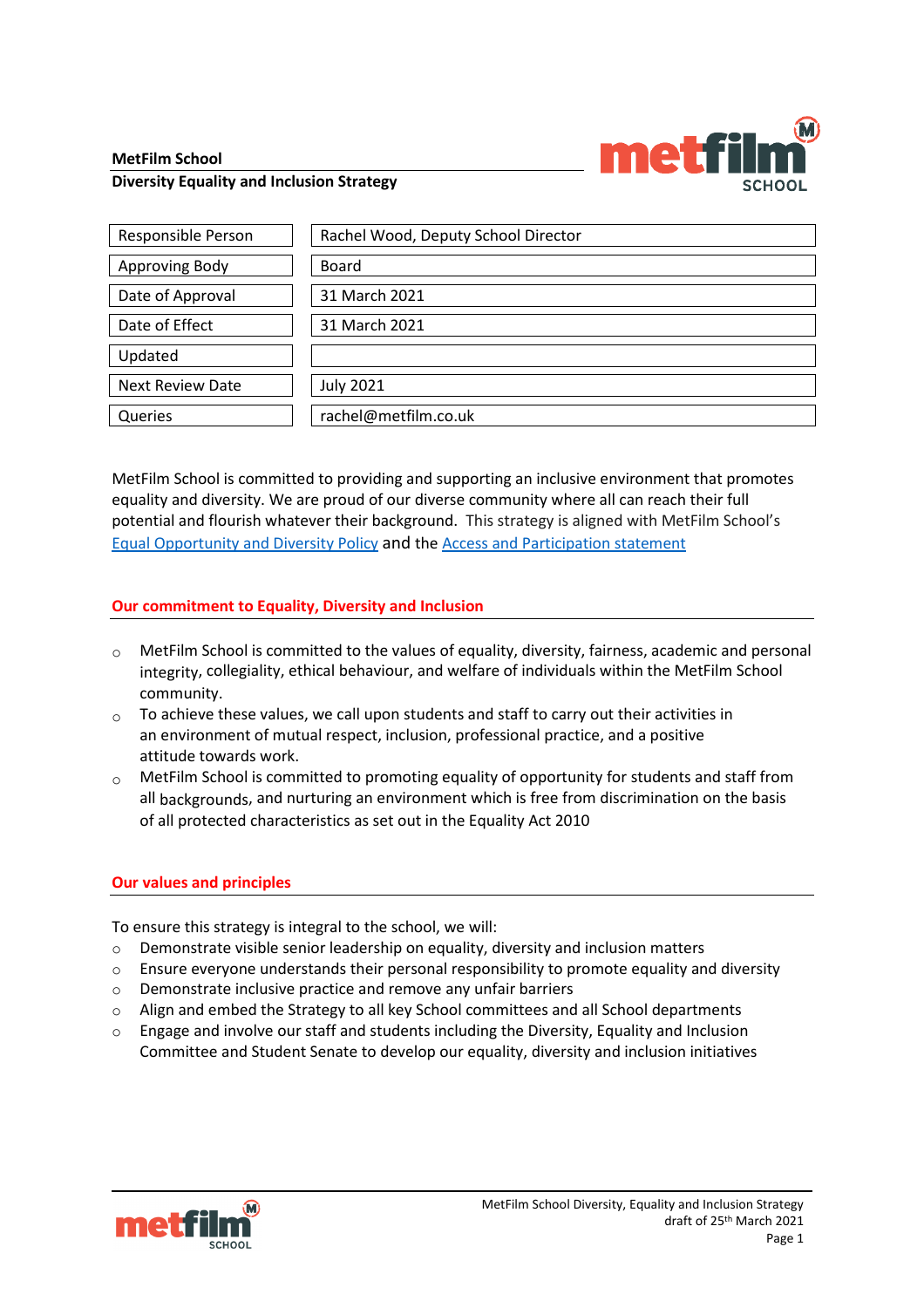### **Strategic Objectives**

### **Embed diversity, equality and inclusion into all aspects of School life**

We will do this by:

- $\circ$  Ensuring everyone understands their responsibilities to foster an inclusive learning, working and social environment and is aware of relevant good practice policies, guidance and support services through staff training, tutor and student induction
- $\circ$  Ensuring diversity is reflected in our decision-making bodies and committees, and that they actively contribute to promoting equality and inclusive practice which is monitored by the Diversity, Equality and Inclusion Committee
- $\circ$  Promoting equality and inclusion within all our working policies and practices and embed structures and resources to support equality, diversity and inclusion activity within all departments of the School
- o Delivering an inclusive approach to learning, teaching and assessment

# **Attract, retain and succeed**

We will do this by:

- $\circ$  Proactively engaging and encouraging applications for teaching, leadership and professional services roles where we know there is an under-representation at different levels
- $\circ$  Engaging and inspiring students from diverse backgrounds to apply to the School at undergraduate and postgraduate level, and ensuring our admissions processes are fair and inclusive and any unfair barriers are removed
- $\circ$  Monitoring and address differences in degree outcomes and employment opportunities for our diverse student community, and promote equality in participation and progression

# **Adopting an inclusive campus approach**

We will do this by:

- $\circ$  Understanding the diverse composition and needs of our staff and students by creating an environment which encourages disclosure as well as collecting and analysing robust information e.g. through our Complaints Policy and Diversity and Inclusion Officer
- $\circ$  Ensuring accessibility and inclusive practices to accommodate the needs of our staff, students and visitors when considering our current campus and future developments
- $\circ$  Committing to promoting a culture based on the principles of respect, dignity and inclusion for everyone through student and staff induction and tutor training
- o The use of offensive language, derogatory terms, stereotypes, or generalisations about an individual or group should also be avoided. As a general rule: if age, gender, sexual preference, ethnicity, or any other category of identification or difference is not relevant to a discussion, then it should not be specified. If it is relevant, then it should be discussed respectfully

#### **Reviewing and auditing processes**

This strategy will be reviewed annually at the Diversity, Equality and Inclusion Committee (DEIC). MFS departments will report to the DEIC as part of this review – to include Education, Student Services, Admissions, HR, Marketing and Student Senate. The reviews should address both our external and internal communication processes as well as any pedagogic or student facing processes through the lens of diversity, equality and inclusion.